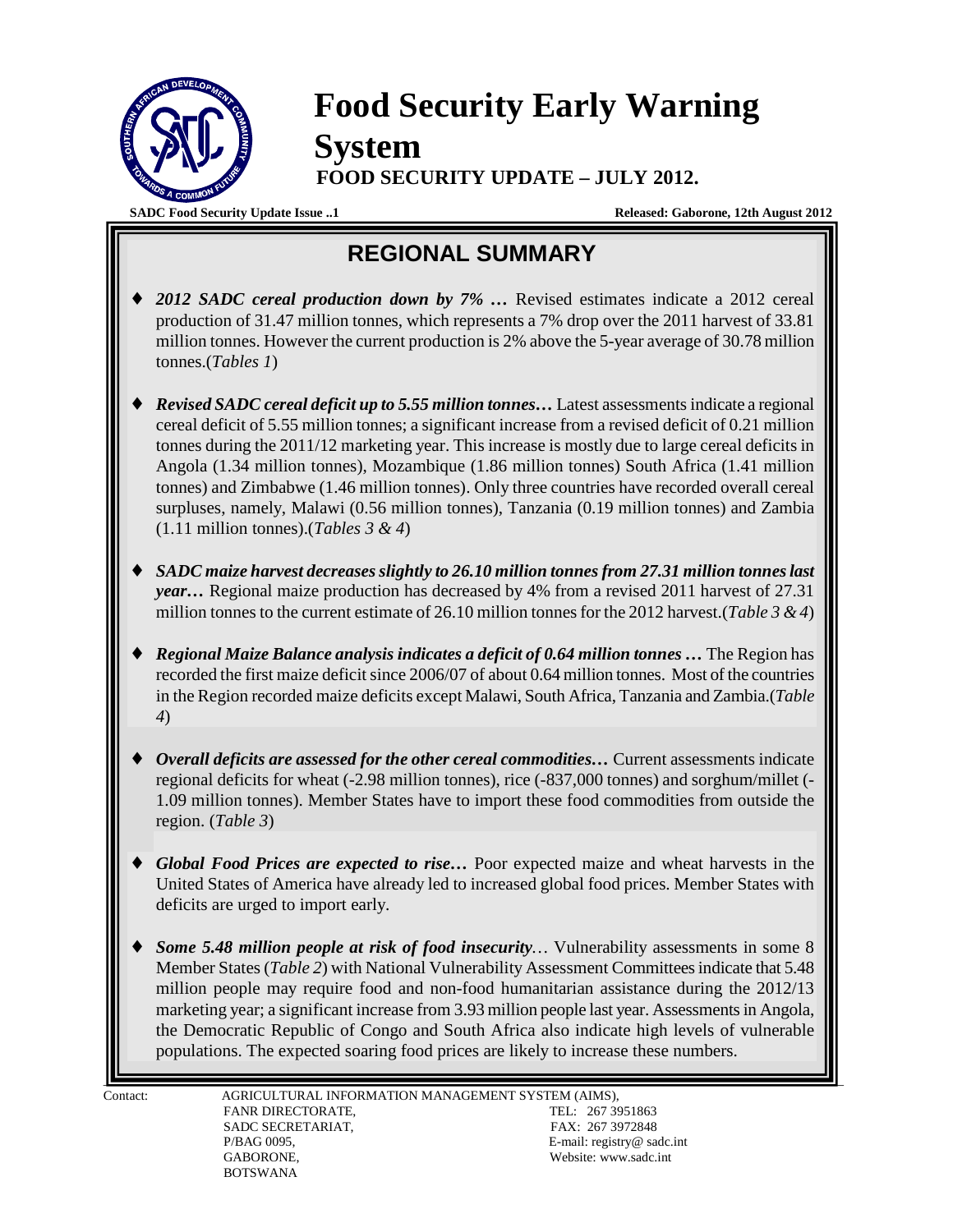# **SADC REGIONAL ASSESSMENTS**

### **I. Overview of the 2011/12 Rainfall Season**

The 2011/12 rainfall season was generally poor for crop production. Many parts of the Region, especially in the southern half of the Region experienced late onset of rains. This was followed by widespread localized prolonged dry spells especially in the second half of the season when most of the crops were at critical development stage. Figure 1 below shows rainfall performance in the two halves of the season. The scale in the map progresses from green to brown representing above normal to below normal rainfall situation respectively, with some of the worst affected areas highlighted with red boundaries.



### Figure 1: Overview of the 2011/12 Rainfall Season rainfall performance

The unfavourable weather conditions resulted in reduction of crop yield in many parts of the Region, thereby putting some households at risk of food insecurity.

### **II. Overview of Crop Production and Food Security in the Region**

The SADC Region recorded a drop of about 7% in cereal production from 33.81 million tonnes in 2011 to 31.47 million tonnes in 2012. However this is still slightly up by 2% compared to the past 5 year average (2007 – 2011) cereal production. Most countries (ten of twelve countries with data) have recorded decreases in cereal production in 2012, ranging from 1% in South Africa to as high as 60% in Lesotho when compared to cereal production in 2011. Only Namibia and Tanzania had increased harvest in 2012 compared to 2011.

Table 1 shows cereal production figures by country from 2007 to 2012 and a comparison of 2012 cereal production with 2011 and the past 5 year average cereal production.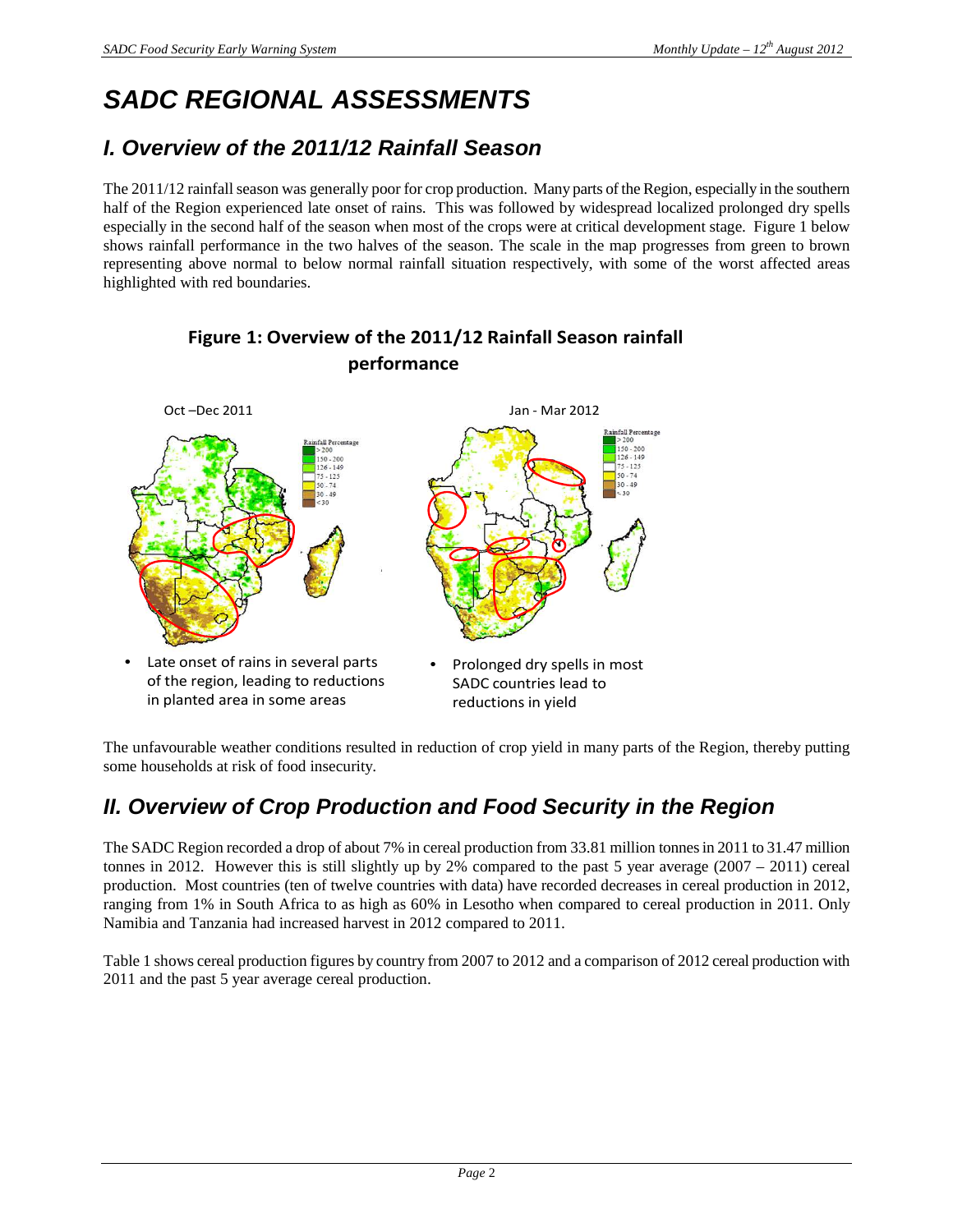|            |        |        |        |        |        | 5-year    |        | 2012     |         |
|------------|--------|--------|--------|--------|--------|-----------|--------|----------|---------|
|            |        |        |        |        |        | Average   |        | prodt Vs |         |
|            |        |        |        |        |        | harvest   |        | 5-year   | 2012 vs |
|            |        |        |        |        |        | $(2007 -$ |        | Average  | 2011    |
|            | 2007   | 2008   | 2009   | 2010   | 2011   | 2011)     | 2012   | $(\%)$   | harvest |
| Angola     | 734    | 756    | 1,053  | 1,178  | 1,410  | 1,026     | 876    | $-15%$   | $-38%$  |
| Botswana   | 29     | 37     | 42     | 55     | 42     | 41        | 31     | $-24%$   | $-26%$  |
| Lesotho    | 78     | 88     | 86     | 137    | 73     | 92        | 29     | $-69%$   | $-60%$  |
| Malawi     | 3,616  | 2,976  | 3,834  | 3,572  | 4,080  | 3,616     | 3,799  | 5%       | $-7%$   |
| Mau        |        |        |        |        |        | 2         |        | 0%       | 0%      |
| Moz        | 2,168  | 2,284  | 2,526  | 2,641  | 2,935  | 2,511     | 1,439  | $-43%$   | $-51%$  |
| Nam        | 114    | 121    | 111    | 155    | 117    | 124       | 166    | 34%      | 42%     |
| <b>RSA</b> | 9,292  | 15,550 | 14,855 | 15,122 | 13,277 | 13,619    | 13,194 | $-3%$    | $-1%$   |
| Swa        | 47     | 64     | 71     | 75     | 89     | 69        | 76     | 10%      | $-15%$  |
| Tan        | 5,448  | 5,622  | 5,265  | 7,095  | 6,787  | 6,043     | 7,558  | 25%      | 11%     |
| Zam        | 1,537  | 1,452  | 2,182  | 3,078  | 3,346  | 2,319     | 3,185  | 37%      | $-5%$   |
| Zim        | 1,200  | 660    | 1,561  | 1,534  | 1,652  | 1,321     | 1,120  | $-15%$   | $-32%$  |
|            | 24,266 | 29,611 | 31,588 | 34,643 | 33,807 | 30,783    | 31,474 | 2%       | $-7%$   |

#### **Table 1: SADC Cereal Production by Member State ('000 tonnes)**

The poor crop production performance in many Member States in the 2011/12 agricultural season has seen the Region experiencing a cereal deficit of about 5.55 million tonnes in the 2012/13 marketing year compared to a cereal deficit of 0.21 million tonnes in 2011/12 marketing year. All Member States except Malawi, Tanzania and Zambia recorded overall cereal deficits. Zambia recorded a cereal surplus of 1.11 million tonnes followed by Malawi with 0.56 million tonnes and Tanzania with 0.19 million tonnes.

For the first time since 2006/07 marketing year, the Region has recorded a maize deficit, assessed at 0.64million tonnes, as regional availability of 28.86 million tonnes fall short of regional requirement of 29.49 million tonnes. The current deficit is significantly the opposite of a maize surplus of 3.41 million tonnes recorded during 2011/12 marketing year. All countries have recorded maize deficits in 2012/13 marketing year except Malawi, South Africa, Tanzania and Zambia. The Region also continues to register regional deficits in the other main cereal crops of wheat, rice, sorghum and millet (Table  $3 & 4$ ).

### **III. World Food Prices**

Recent reports indicate that the United States of America has been seriously affected by drought and, as a result, maize (corn) and wheat harvests are expected to be very poor. Being the main producer of maize and wheat in the world, the expected poor harvests have already led to increased world prices of these and other food commodities.

Current media reports indicate that the UN Food and Agriculture Organisation (FAO) is already calling on the United States to suspend the use of maize for production of ethanol so that much of its reduced production can be put onto the world market. It may be prudent for Member States with huge maize deficits to import early before prices soar.

### **IV. Vulnerability Assessments**

The 2012 vulnerability assessments conducted by the National Vulnerability Assessment Committees in 8 Member States indicate that some 5.4 million people, compared to 3.93 million people last year, are projected to be food insecure in the 2012/13 marketing year and may require food and non-food humanitarian assistance during the 2012/13 marketing year. Table 2 shows the trends in food insecure population by country. The Table includes data from Angola, the Democratic Republic of Congo (DRC) and South Africa, which are not included in the above mentioned figure in order to be consistence in trend analysis.

The food security situation in DRC is of greater concern as reports in recent months indicate increased number of displaced population due to a resumption of armed conflict. The number of people requiring humanitarian support, currently assessed at 5.44 million people, is expected to increase unless the situation is resolved.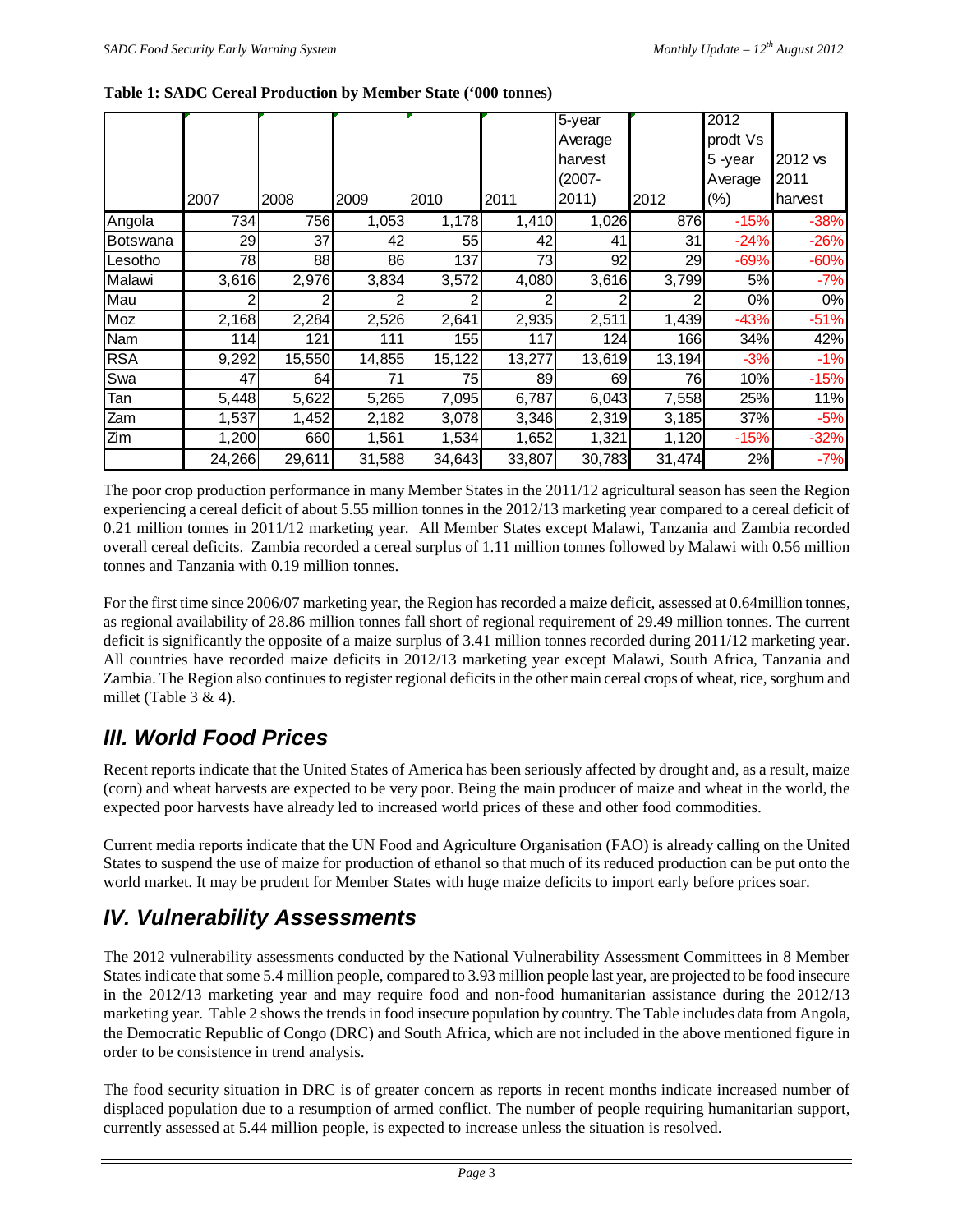The table indicates a persistently high level of chronic food insecure population, resulting from frequent drought and poor rainfalls. This situation indicates that unless the Region significantly reduces its high dependence on rain-fed agriculture, the problem of food insecurity is likely to increase as climate change phenomena further complicates the rainfall situation. The recent SADC Vulnerability Assessments Dissemination Forum held in Johannesburg, South Africa on 30<sup>th</sup> July 2012, urged Member States to scale-up and prioritise smallholder irrigation technologies such as water harvesting and drip irrigation in order to increase food production in the Region.

|                                                                                   |            |            | Trends in food insecure population in the Region<br>2010/11 vs |            |           |           |           |            |           |           |           |         |  |  |  |
|-----------------------------------------------------------------------------------|------------|------------|----------------------------------------------------------------|------------|-----------|-----------|-----------|------------|-----------|-----------|-----------|---------|--|--|--|
| Country                                                                           | 2002/03    | 2003/04    | 2004/05                                                        | 2005/06    | 2006/07   | 2007/08   | 2008/09   | 2009/10    | 2010/11   | 2011/12   | 2012/13   | 2011/12 |  |  |  |
| Lesotho                                                                           | 650,000    | 270,000    | 948,300                                                        | 541,000    | 245,700   | 553,000   | 353,000   | 450,000    | 200,000   | 514,000   | 725,519   | 41%     |  |  |  |
| Malawi                                                                            | 3,300,000  | 400,000    | 1,340,000                                                      | 5,055,000  | 833,000   | 63,200    | 673,498   | 147,492    | 1,061,000 | 201,854   | 1,630,007 | 708%    |  |  |  |
| Mozambique                                                                        | 590,000    | 659,000    | 659,000                                                        | 801,655    | 240,000   | 520,000   | 302,664   | 281,300    | 350,000   | 350,000   | 255,297   | $-27%$  |  |  |  |
| Namibia                                                                           |            |            |                                                                |            |           |           | $\sim$    | 224,795    | 42,100    | 243,474   | 74,711    | $-69%$  |  |  |  |
| Swaziland                                                                         | 270,000    | 217,000    | 600,400                                                        | 634,400    | 465,900   | 345,000   | 238,600   | 262,000    | 160,989   | 88,511    | 115,713   | 31%     |  |  |  |
| Tanzania                                                                          |            | 844,333    | 686,356                                                        | 848,019    | 995,433   | 581,974   | 780,416   | 240,544    | 1,217,767 | 1,062,516 | 945,524   | $-11%$  |  |  |  |
| Zambia                                                                            | 2,900,000  | 60,000     | 39,300                                                         | 1,232,700  | 380,537   | 440,866   | 444,624   | 110,000    | 53,629    | 74,804    | 62,842    | $-16%$  |  |  |  |
| Zimbabwe                                                                          | 6,700,000  | 5,422,600  | 2,300,000                                                      | 2,884,800  | ,392,500  | 4,100,000 | 5,100,000 | 1,400,000  | 1,287,937 | 1,390,000 | 1,668,000 | 20%     |  |  |  |
| SADC*                                                                             | 14,410,000 | 7,872,933  | 6,573,356                                                      | 11,997,574 | 4,553,070 | 6,604,040 | 7,892,802 | 3,116,131  | 4,373,422 | 3,925,159 | 5,477,613 | 40%     |  |  |  |
|                                                                                   |            |            |                                                                |            |           |           |           |            |           |           |           |         |  |  |  |
| South Africa**                                                                    | 13,604,500 | 10,997,600 | 10,997,600                                                     | 9,614,500  | 6,967,600 | 6,610,200 | 7,840,700 | 11,930,600 | 7,900,000 | 6,578,000 |           |         |  |  |  |
| Angola                                                                            |            |            |                                                                |            |           |           |           |            |           |           | 1,833,900 |         |  |  |  |
| DRC***                                                                            |            |            |                                                                |            |           |           |           |            |           | 4,300,000 | 5,445,000 | 27%     |  |  |  |
| Source: *SADC FANR Directorate - Member States Vulnerabilty Assessment Committees |            |            |                                                                |            |           |           |           |            |           |           |           |         |  |  |  |
| Source: ** Stats SA, GHS                                                          |            |            |                                                                |            |           |           |           |            |           |           |           |         |  |  |  |
| Source: ***DRC Integrated Phase Classification (IPC) Group                        |            |            |                                                                |            |           |           |           |            |           |           |           |         |  |  |  |

|  |  | Table 2: Food Insecure Population in the Region. |
|--|--|--------------------------------------------------|
|  |  |                                                  |

Recent data on irrigation indicate that only 16% of the Region's irrigation potential of more than 20 million hectares is being used, mostly in South Africa and Madagascar. With the exception of these two countries and Mauritius, the rest of the Member States utilise way below half their potential.

Other recommendations from the SADC Regional Vulnerability Assessment Dissemination Forum included the following:

- i. Member States to urgently provide humanitarian assistance to some of the population identified as food insecure;
- ii. Member States to increase social protection and safety nets programmes to address chronic vulnerability;
- iii. Governments, international and regional cooperating partners and traders to procure food aid locally and regionally as one way of promoting increased future production;
- iv. Member States to enhance Regional infrastructure development aimed at improving market access;
- v. Continued support to agricultural input subsidy programmes but taking into account local climatic conditions;
- vi. Member States to facilitate inter-country trade of food crops, livestock and fishery products from surplus areas to deficit areas. Export bans among Member States should, except where necessary, be avoided;
- vii. Member States to scale up and prioritise food and nutrition programmes in order to reverse current high prevalence of malnutrition in the Region; and
- viii. Member States to incorporate disaster risk reduction (preparedness, mitigation and adaptation) measures in their policies and programmes to mitigate effects of climate change.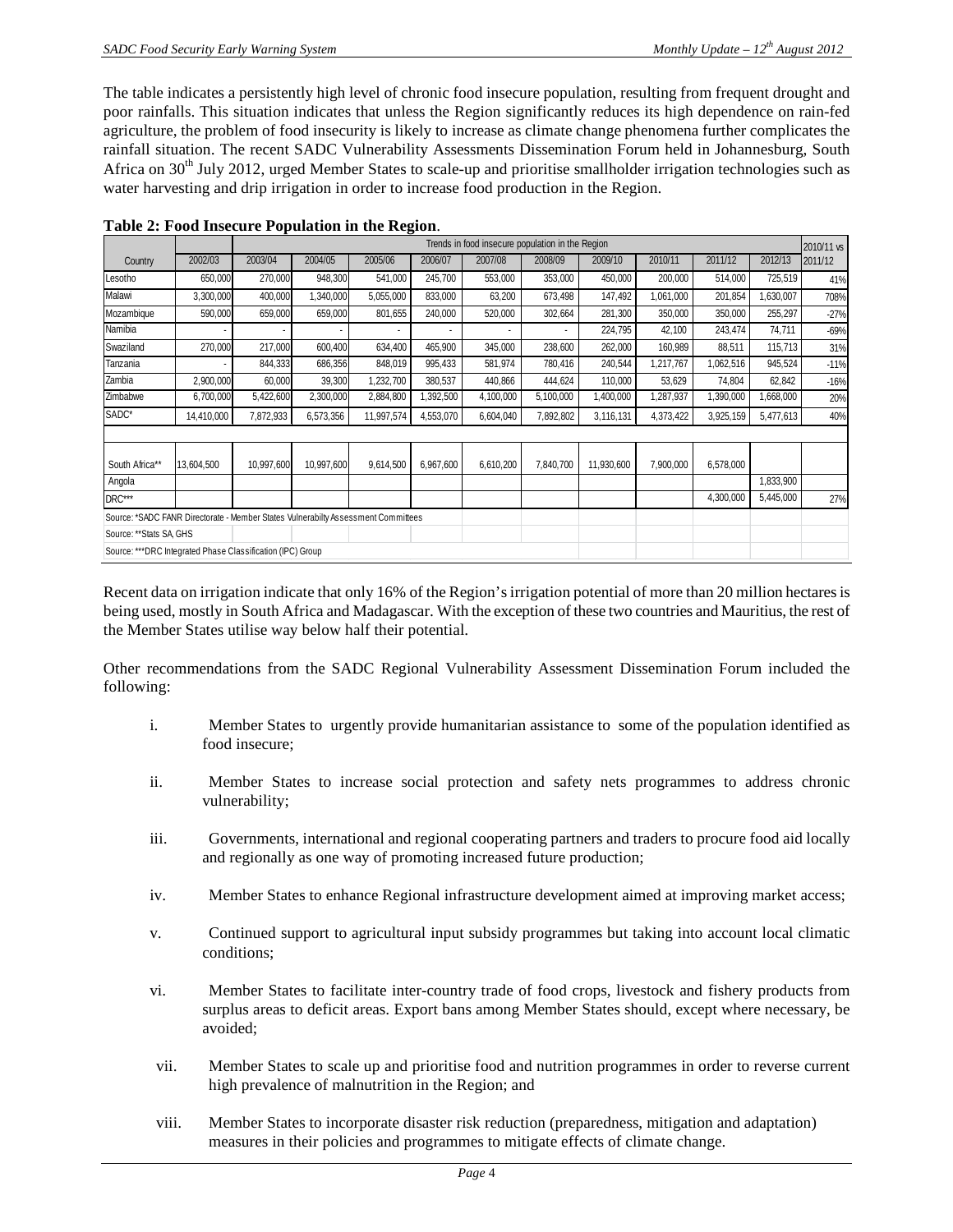## **SADC COUNTRY ASSESSMENTS**

The following section provides brief summaries of the crop production performance in the 2011/12 agricultural season and food security prospects in the 2012/13 marketing year by country.

#### *ANGOLA: More than 1.83 million people may require humanitarian assistance due to poor harvest …*

Report from the Ministry of Agriculture, Rural Development and Fisheries indicate that the country received very poor rains during the 2011/12 crop season. The poor rains (drought) affected the whole country but more intensely in the provinces of Bengo, Kwanza Sul, Benguela, Huila, Namibe, Cunene, Moxico, Bie, Huambo and Zaire, most of which are the main cereal producers in the country. As a result, available estimates indicate cereal production has gone down 38% from 1.41 million tonnes in 2011 to 876,000 tonnes in 2012.

Resulting from the poor cereal harvest, the cereal balance of the country indicates an overall cereal deficit of 1.34 million tonnes for the 2012/13 marketing year, as total domestic availability of 937,000 tonnes fall short of total domestic requirement of 2.28 million tonnes. The country is expected to face a tight food insecurity situation with assessments indicating that more than 1.83 million people may require humanitarian assistance, including food and nonfood items such as farm inputs.

#### *BOTSWANA: Cereal production decreased by 26% from 42,000 tonnes in 2011 to 31,000 tonnes in 2012…*

Current production estimates from the NEWU indicates a 26% drop in cereal production from 42,000 tonnes in 2011 to 31,000 tonnes in 2012, as a result of prolonged dry spells experienced in some parts of the country. However the production of maize has remained almost the same at about 10,000 tonnes this year, while a significant drop of about 33% for sorghum and millet has been assessed.

The overall food supply/demand analysis indicates a cereal deficit of about 432,000 tonnes, which is higher than the 236,000 tonnes assessed in 2011/12 marketing year. The 2012/13 food security situation is, however, expected to remain satisfactory as current planned imports of 494,000 tonnes more than cover the assessed deficit. However food prices are likely to rise and this may adversely affect the food security situation of the poor households.

#### *LESOTHO: The country faces a cereal deficit of about 312,000 tonnes compared to 293,000 tonnes last year…*

Crop production estimates from Lesotho indicate an overall cereal production of only 29,000 tonnes, which is 60% less than last year's harvest of 73,000 tonnes. The current production is also 68% below the five-year average of 92,000 tonnes. All the three cereal crops grown in Lesotho (maize, wheat and sorghum/millet) have recorded a drop in production compared to last season. Maize has recorded the highest drop at 67%, followed by sorghum/millet at 61% and wheat at 35%. The country generally experienced late on set of rains which resulted in late planting and some cultivable land being left fallow. This negatively affected crop production and reduced opportunities for farm labour incomes on which some 40% of the poor households depend.

The food security situation in Lesotho has worsened with cereal deficit in 2012/13 marketing year assessed at 312,000tonnes compared with the 2011/12 marketing year's deficit of 293,000 tonnes. The donor community is urged to allocate more resources to support the country import additional food during the 2012/13 marketing year in order to avoid critical food insecurity situation developing in the country. Vulnerability assessment indicates that some 726,000 people or 39% of the population may require humanitarian food and non-food assistance during the 2012/13 marketing year.

#### *MALAWI: Current assessment indicates a cereal surplus of 555,000 tonnes for the 2012/13 marketing year…*

The latest crop estimates indicate a cereal production decrease of about 7% from 4.08 million tonnes harvested in 2011 to 3.80 million tonnes in 2012. The current estimate is however still 5% above the past five-year average production of 3.62 million tonnes. Production of maize has also gone down by 7% from 3.90 million tonnes in 2011 to 3.62 million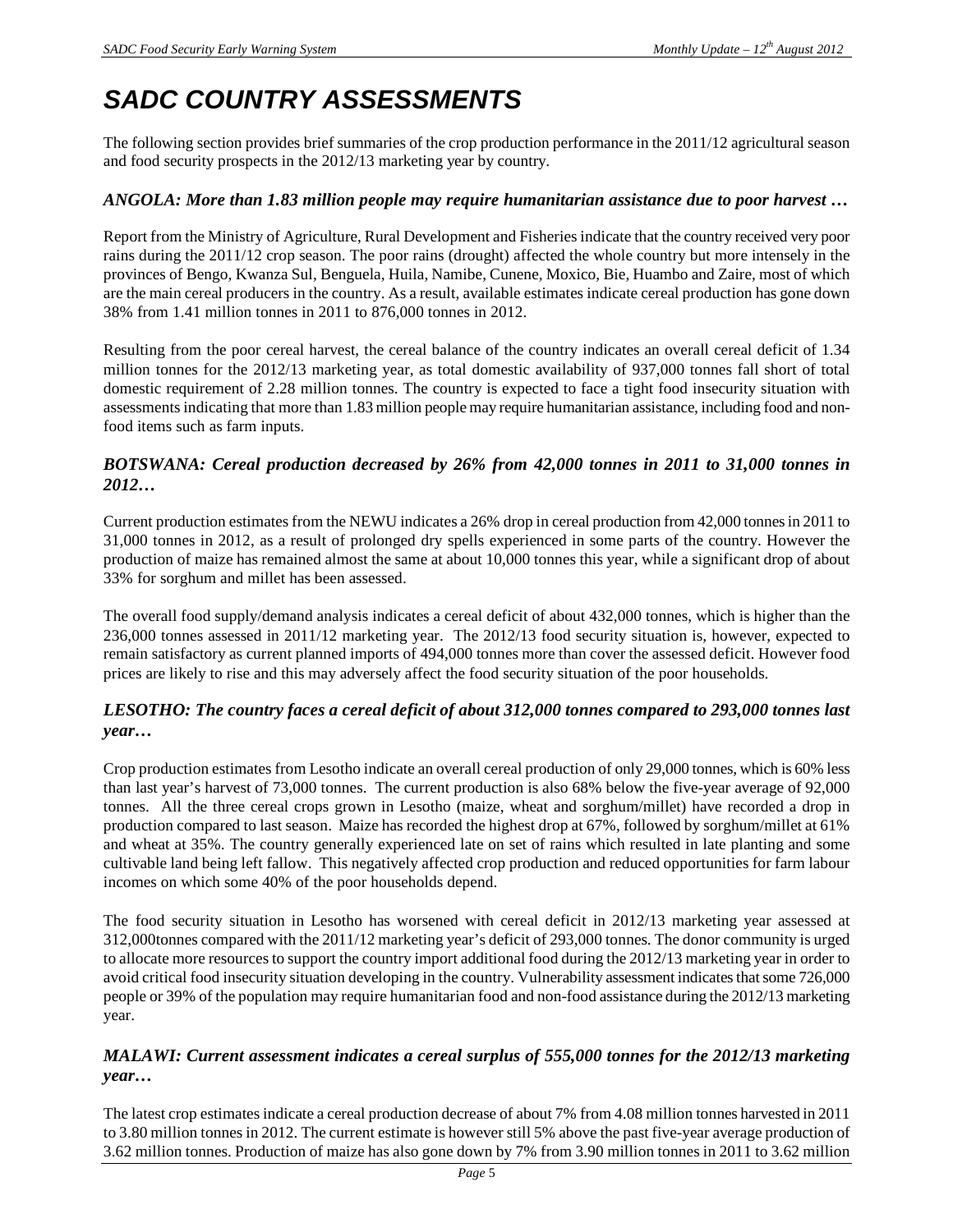tonnes in 2012. Production of all other main cereal crops has also dropped with the exception of wheat which has slightly increased from 1,850 tonnes to 1,960 tonnes. Rice production has decreased by 6% from 76,530 tonnes to 72,130 tonnes, while combined sorghum/millet decreased from about 106,000 tonnes to 101,000 tonnes. Overall cereal production has been negatively affected by dry spells especially in January and February when most of the crops were at critical development stage. The southern part of the country was the worst affected.

Analysis of the cereal supply/demand for 2012/13 marketing year indicates a cereal surplus of 555,000 tonnes, which is lower than the surplus of 1.26 million tonnes recorded during the 2011/12 marketing year. The overall surplus is made up of maize surplus of 572,000 tonnes and sorghum/millet surplus of 40,000 tonnes, while deficits of about 39,000 tonnes and 18,000 tonnes were recorded in wheat and rice respectively. Many parts of the Southern Region have persistently been facing food deficits which have resulted in chronic food insecurity for some of the households. The food insecure population in 2012/13 marketing year is estimated at 1.6 million most of them in the southern part of the country. Maize prices are currently generally higher than normal and are likely to increase further in the last two quarters of the marketing year.

#### *MOZAMBIQUE: An overall cereal deficit of 1.86 million tonnes is assessed…*

Recent reports from SETSAN indicate an overall cereal harvest of 1.44 million tonnes, made up of 1.03 million tonnes of maize, 15,000 tonnes of wheat, 155,000 tonnes of rice and 240,000 tonnes of sorghum/millet. The current production data is based on a new adopted crop forecasting approach. Although this makes it difficult to compare the current cereal production data with the previous years' data, the 2012 harvest is still very poor as a result of both late start of the rains and dry spells which were experienced during the 2011/12 crop season.

An analysis of the cereal balance for the country indicates an overall cereal deficit of 1.86 million tonnes for the 2012/13 marketing year, comprising of 949,000 tonnes of maize, 366,000 tonnes of wheat, 292,000 tonnes of rice and 251,000 tonnes of sorghum/millet. Vulnerability assessment indicates that some 255,297 people may require humanitarian assistance during the 2012/13 marketing year.

#### *NAMIBIA: Overall cereal production increases by 42% to 166,000 tonnes…*

Latest production estimates indicate a cereal production of about 166,000 tonnes, which is 42% above the 2011 total cereal harvest of 117,000 tonnes. The 2012 production is also 34% above the past 5-year average production of 124,000 tonnes. Production of sorghum/millet, which is the main grain crop in the highly populated northern areas, has increased by 36% from 46,900 tonnes in 2011 to 63,700 tonnes, while maize has increased by 63% from 53,800 tonnes to 87,600 tonnes. Production of wheat is, however, assessed to be down 11% from 16,300 tonnes last year to 14,500 tonnes this year.

There is a slight improvement in the food security situation as the country's cereal deficit is estimated at 179,000 tonnes, lower than the 191,000 tonnes cereal deficit recorded last year. The country is expected to cover the deficit through commercial imports.

#### *SOUTH AFRICA: Overall cereal deficit amounting to 1.41 million tonnes expected; the first overall deficit in five years…*

Production data from the National Crop Estimates Committee (Sixth Round) indicates a 1% decrease in cereal production from 13.28 million tonnes in 2011 to 13.19 million tonnes in 2012. The overall cereal production is also 3% below the 5-year average of 13.62 million tonnes. The drop in cereal production is mainly as a result of 16% and 19% decreases in the production of wheat and sorghum/millet from 1.91 million tonnes to 1.61 million tonnes and 194,800 tonnes to 158,250 tonnes respectively. Maize production is estimated to have increased by 2% from 11.17 million tonnes last year to 11.43 million tonnes this year.

Cereal Balance analysis indicates the 2012/13 marketing year's cereal deficit of 1.41 million tonnes compared to a surplus of 190,000 tonnes last year. The last time the country had an overall cereal deficit was during the 2007/8 marketing year, some six years ago. Although reduced production of wheat and sorghum are partly to blame for the deficit, the reduced carryover stocks of maize from last marketing year are the main reason for the overall deficit. Normally, maize carryover stocks in the past have been almost twice this year's stocks. The current assessment indicates that this year's maize surplus, at 516,000 tonnes, is the second lowest in the past ten years. The country may not have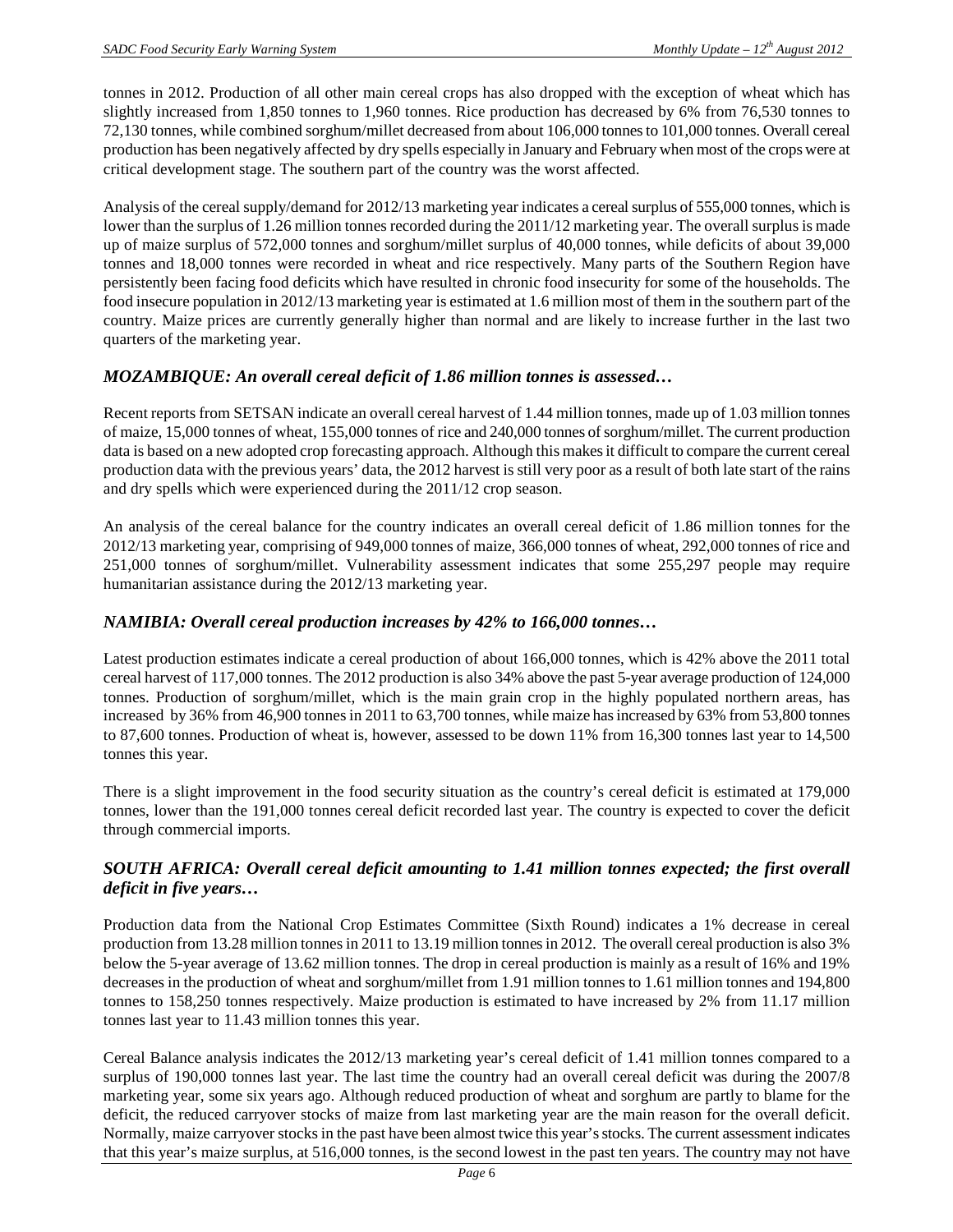much maize to export to deficit Member States. This may adversely affect the food security situation in the neighbouring countries such as Swaziland, Lesotho, Botswana and Namibia who depend on food imports from South Africa. Anecdotal information indicates that food prices have already began to rise in South Africa.

#### *SWAZILAND: Cereal deficit increases from 67,000 tonnes to 91,000 tonnes …*

Current production estimates indicate a 10% decrease in maize production from 89,000 tonnes in 2011 to 76,000 tonnes in 2012. In recent years, maize production in the country has remained relatively low, mostly in the range of 60,000 tonnes to 80,000 tonnes, as opposed to above 100,000 tonnes in 1999 and 2000. This is mainly due to frequent droughts in the country.

The food security situation for the 2012/13 marketing year is expected to remain tight, with expected price rises of both food and inputs. The 2012/13 marketing year cereal deficit/import requirement is currently assessed at 91,000 tonnes, which is higher than last marketing year's deficit of 67,000 tonnes. Maize deficit alone is estimated at 42,000 tonnes, while deficits for wheat and rice are estimated at 31,000 tonnes and 19,000 tonnes respectively. Vulnerability assessment conducted in May 2012 indicates that some 116,000 people may require food and non food humanitarian assistance during the 2012/13 marketing year. The country may find it difficult to deal with the food security problems without external assistance due to the economic challenges the country is facing at the moment.

#### *TANZANIA: An increase in cereal production to 7.56 million tonnes is assessed…*

Current cereal production forecast indicates a 11% increase in cereal production from of 6.79 million tonnes last year to 7.56 million tonnes this year. This is wholly due to increase in maize harvest of about 27% from 4.12 million tonnes last year to 5.24 million tonnes this year. Productions of the other cereal crops have gone down by 22% for rice, 9% for wheat and 2% for sorghum/millet.

The expected increase in cereal production has resulted in a projected overall cereal surplus of 193,000 tonnes compared to a deficit of 103,000 tonnes during the 2011/12 marketing year. Individually, maize and rice are assessed with surpluses of 445,000 tonnes and 397,000 tonnes while wheat and sorghum/millet are assessed with deficits of 115,000 tonnes and 534,000 tonnes respectively. The country is also expected to harvest substantial non-cereal food crops such as cassava and plantains. Hence the food security situation is expected to be stable.

#### *ZAMBIA: An overall cereal surplus of 1.11million tonnes is assessed …*

Cereal production estimates indicate a 5% reduction in cereal production from 3.35 million tonnes in 2011 to 3.19 million tonnes in 2012. However, the current production figure is 37% above the past five-year average production of 2.32 million tonnes, which is an indication of the general upward trend in production in recent years. Maize production at 2.85 million tonnes is 6% down from last year's harvest of 3.02 million tonnes, while sorghum/millet is down 20% to 45,000 tonnes. Production of wheat and rice are, however, up from 237,000 tonnes and 32,700 tonnes to 254,000 tonnes and 34,000 tonnes respectively. Cereal production, especially maize, was negatively affected by dry spells and flush floods which occurred in some parts of the country.

In spite of the slightly reduced cereal production compared to 2011, the food security situation is expected to remain stable, with current 2012/13 marketing year's assessment indicating a cereal surplus of 1.11 million tonnes which is, however slightly lower than the 1.74 million tonnes in 2011/12 marketing year, The cereal surplus is made up of surpluses in maize and wheat of 1.04 million tonnes and 96,000 tonnes respectively, less a deficit in rice of 24,000 tonnes.

Recent vulnerability assessment indicates that about 63,000 people may require humanitarian assistance during the 2012/13 marketing year, as a result of poor rains and other calamities such as floods in some parts of the country.

#### *ZIMBABWE: Cereal deficit increases from 1.04 million tonnes last year to 1.46 million tonnes…*

Recent estimates indicate an overall cereal production of 1.12 million tonnes which is a 32% decrease over last year's cereal production of 1.65 million tonnes. The current production is also 15% below the past 5-year average of 1.32 million tonnes. Maize and sorghum/millet have dropped by about a third while wheat is down by 7%. Currently maize production stands at 968,000 tonnes compared to 1.45 million tonnes last year. The decrease in cereal production is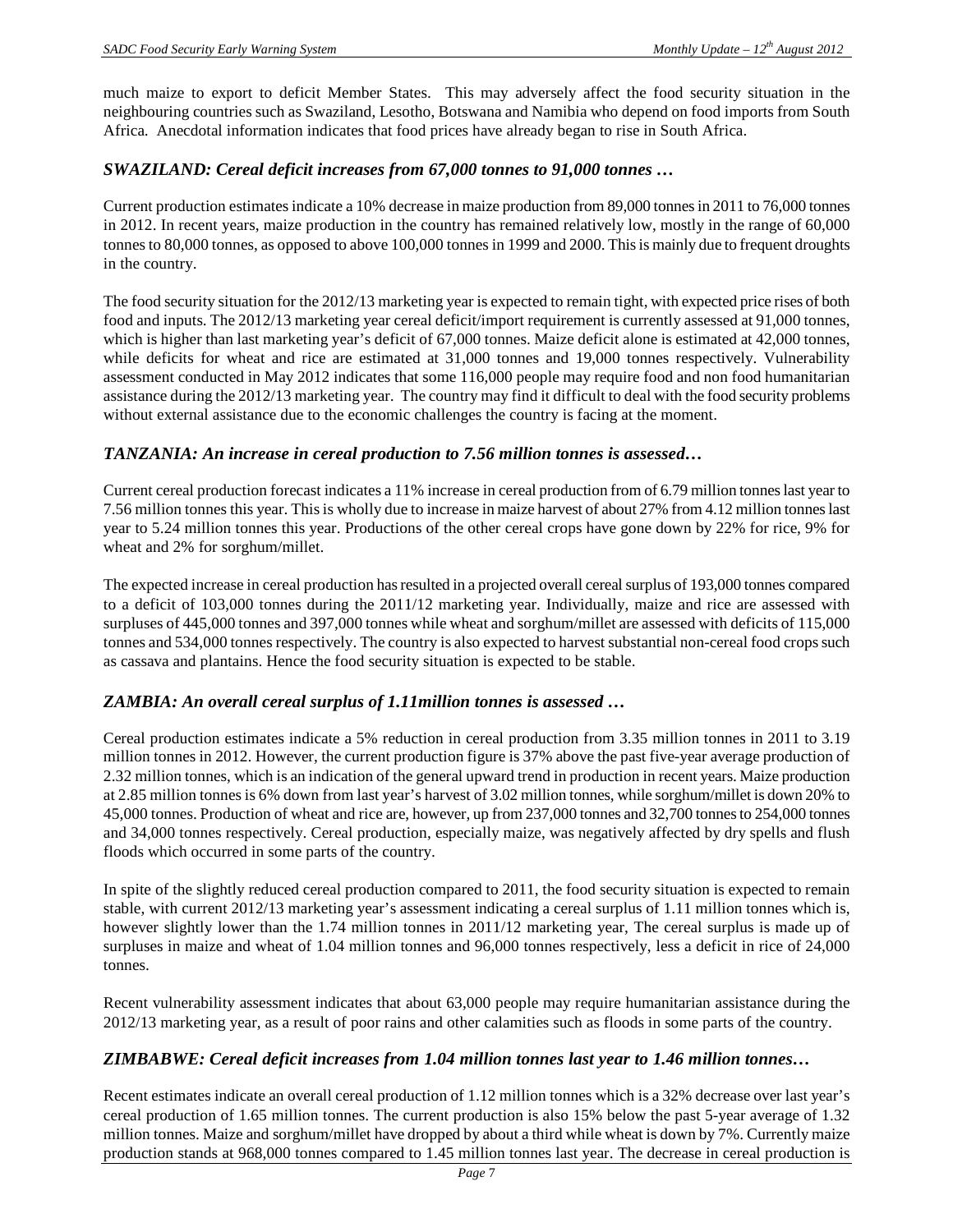attributed to prolonged dry spells that affected mostly the southern parts of the country, including Matebeleland South and Masvingo provinces.

The cereal deficit is assessed at 1.46 million tonnes, as cereal availability of 1.63 million tonnes falls short of total requirements of 3.09 million tonnes, including a strategic grain reserve (SGR) of 705,000 tonnes. As a result of the poor food security situation, the number of people requiring humanitarian assistance has gone up by 20% from 1.39 million in 2011/12 to 1.67 million people in 2012/13 marketing year.

### *SADC REGIONAL CEREAL BALANCES*

The following are 3 SADC Cereal Balances (Tables 3, 4 & 4) for the 12 Countries where information is available to the Secretariat for a Regional analysis.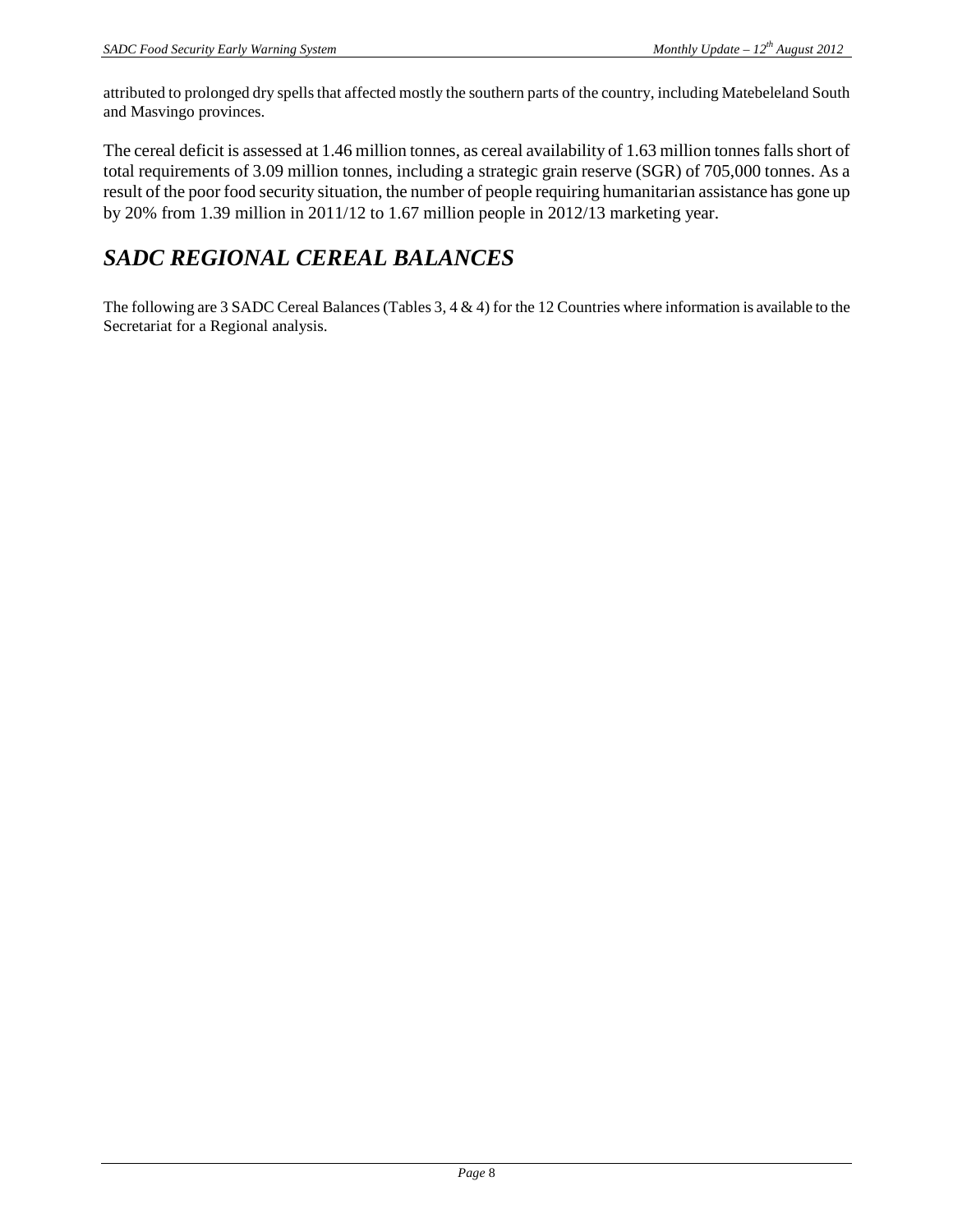#### **Table 3: SADC - SUMMARY ANNUAL CEREAL BALANCE MARKETING YEAR (Vary by Country) 2012/2013**

**Thousands of Metric Tons**

|                                        |              |                         |                          | Millet/                  | All                      |                          |
|----------------------------------------|--------------|-------------------------|--------------------------|--------------------------|--------------------------|--------------------------|
|                                        | <b>Maize</b> | Wheat                   | <b>Rice</b>              | Sorghum                  | <b>Cereals</b>           | Cassava                  |
| A. Domestic Availability               | 28856        | 2911                    | 1933                     | 2061                     | 35760                    | 19349                    |
| <b>A.1 Opening Stocks</b>              | 2754         | 863                     | 535                      | 134                      | 4286                     | 168                      |
| Formal/SGR                             | 2652         | 863                     | 482                      | 81                       | 4077                     | $\mathbf 0$              |
| On Farm                                | 102          | 0                       | 52                       | 51                       | 205                      | 168                      |
| Other                                  | $\mathbf 0$  | 0                       | 1                        | $\overline{2}$           | 3                        | $\mathbf 0$              |
| A.2 Gross Harvest                      | 26101        | 2048                    | 1398                     | 1927                     | 31474                    | 19180                    |
| <b>B. Gross Domestic Requirements</b>  | 27011        | 5021                    | 2755                     | 3076                     | 37863                    | 15037                    |
| <b>C. Desired SGR Carryover Stocks</b> | 2481         | 869                     | 14                       | 77                       | 3442                     | $\bf{0}$                 |
| <b>D. Domestic Shortfall/Surplus</b>   | $-637$       | $-2979$                 | $-837$                   | $-1092$                  | $-5545$                  | 4312                     |
| <b>E. Commodity Cross Substitution</b> | 429          | 0                       | 0                        | 557                      | 986                      | 40                       |
| F. Imports                             | 856          | 1932                    | 67                       | 130                      | 2985                     | $\overline{2}$           |
| F.1 Received                           | 22           | 25                      | 1                        | 0                        | 48                       | $\bf{0}$                 |
| Commercial                             | 22           | 25                      | 1                        | 0                        | 48                       | 0                        |
| Food Aid                               | 0            | $\Omega$                | 0                        | 0                        | 0                        | 0                        |
| F.2 Expected                           | 833          | 1908                    | 66                       | 130                      | 2937                     | $\mathbf{2}$             |
| Commercial                             | 829          | 1908                    | 66                       | 130                      | 2933                     | $\overline{2}$           |
| Food Aid                               | 4            | 0                       | 0                        | 0                        | 4                        | $\Omega$                 |
| G. Exports                             | 2266         | 330                     | $\underline{\mathbf{0}}$ | 30                       | 2626                     | 30                       |
| <b>Committments Shipped</b>            | 33           | $\mathbf 0$             | 0                        | 0                        | 34                       | 0                        |
| Committments Not Yet Shipped           | 2233         | 330                     | 0                        | 30                       | 2593                     | 30                       |
| H. Import Gap                          | $-1618$      | $-1376$                 | $-769$                   | $-436$                   | $-4200$                  | $\underline{\mathbf{0}}$ |
| I. Forecasted Closing Stock            | 863          | $\overline{\mathbf{0}}$ | $\underline{\mathbf{0}}$ | $\underline{\mathbf{0}}$ | $\underline{\mathbf{0}}$ | 4323                     |
| J. Current Stock                       | 8            | 24                      | 0                        | $\pmb{0}$                | 32                       | 0                        |
| K. Self-Sufficiency Ratio (%)          | 107          | 58                      | 70                       | 67                       | 94                       | 129                      |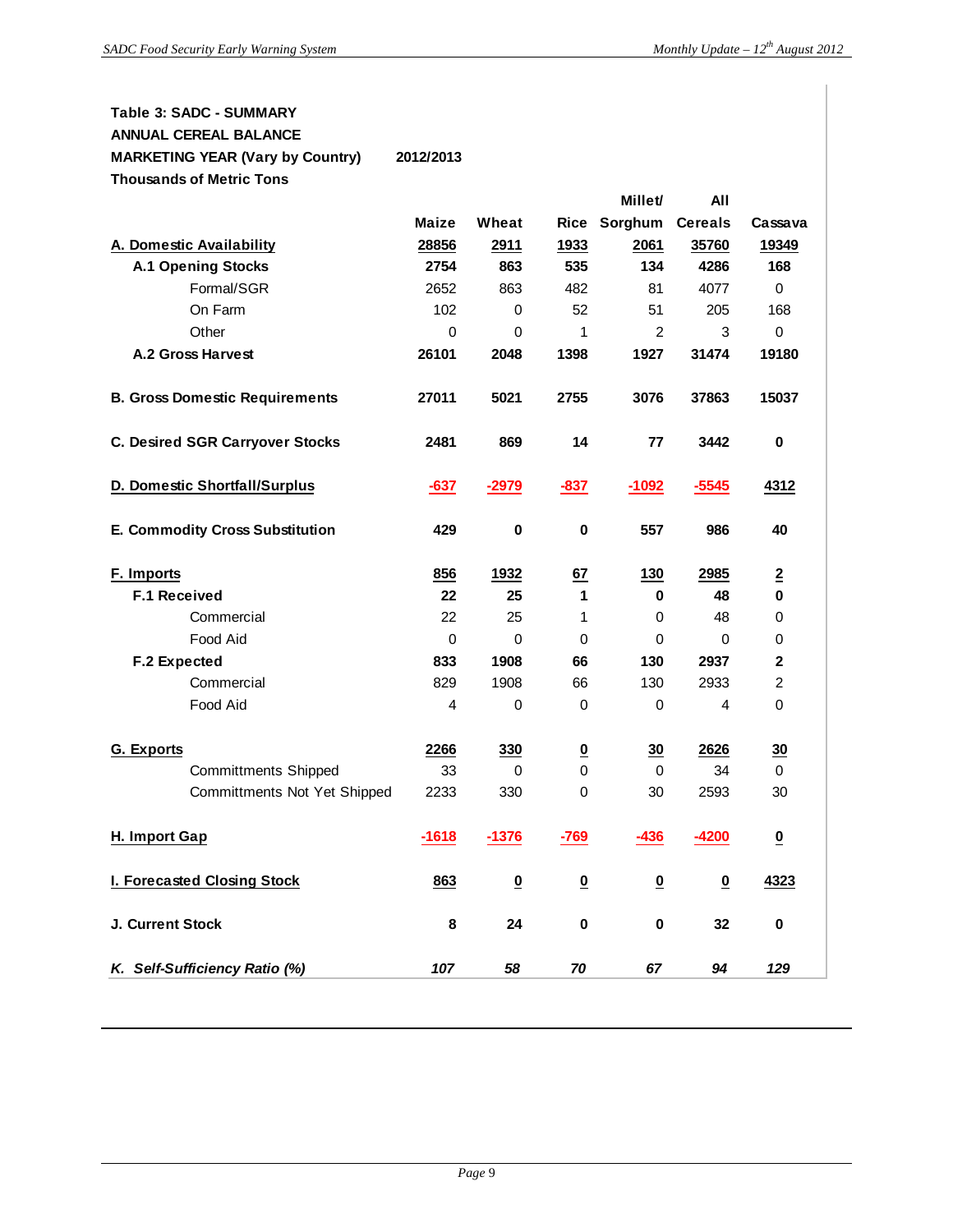#### **Table 4: SADC MAIZE BALANCE SHEET MARKETING YEAR (Vary by Country) 2012/2013 Thousands of Metric Tons**

|                                            | Ang                      | <b>Bot</b>              | Les                      | Mal Mau                  |                |                          | Moz Nam                  | RSA Swa        |                          | Tan                     | Zam                     | Zim                      | <b>SADC</b>      |
|--------------------------------------------|--------------------------|-------------------------|--------------------------|--------------------------|----------------|--------------------------|--------------------------|----------------|--------------------------|-------------------------|-------------------------|--------------------------|------------------|
| A. Domestic Availability                   | 769                      | 13                      | 36                       | 3684                     | <u>7</u>       | 1269                     | 101                      | 12431          | 76                       | 5370                    | 3624                    | 1479                     | 28856            |
| <b>A.1 Opening Stocks</b>                  | 3                        | 3                       | 19                       | 60                       | $\overline{2}$ | 240                      | 13                       | 1002           | 0                        | 130                     | 771                     | 511                      | 2754             |
| Formal/SGR                                 | 3                        | 3                       | 18                       | 50                       | $\overline{2}$ | 200                      | 13                       | 1002           | $\Omega$                 | 80                      | 771                     | 511                      | 2652             |
| On Farm                                    | 0                        | 0                       | $\overline{2}$           | 10                       | $\Omega$       | 40                       | 0                        | 0              | 0                        | 50                      | 0                       | 0                        | 102              |
| Other                                      | 0                        | 0                       | $\Omega$                 | $\Omega$                 | $\Omega$       | $\Omega$                 | 0                        | 0              | 0                        | $\Omega$                | 0                       | 0                        | 0                |
| <b>A.2 Gross Harvest</b>                   | 766                      | 10                      | 17                       | 3624                     | $\mathbf{2}$   | 1029                     | 88                       | 11429          | 76                       | 5240                    | 2853                    | 968                      | 26101            |
| <b>B. Gross Domestic Requirements 1486</b> |                          | 202                     |                          | 252 2982                 | 86             | 2218                     | 166                      | 10781 115 4775 |                          |                         | 2088                    |                          | 1860 27011       |
| C. Desired SGR Carryover Stocks            | 10                       | 40                      | 0                        | 130                      | 0              | 0                        | 10                       | 1134           | 2                        | 150                     | 500                     | 505                      | 2481             |
| D. Domestic Shortfall/Surplus              | -727                     | $-229$                  | $-216$                   | 572                      | -82            | -949                     | $-75$                    | 516            | -42                      | 445                     | 1035                    | $-886$                   | $-637$           |
| <b>E. Commodity Cross Substitution</b>     | 0                        | 0                       | 0                        | 0                        | 0              | 0                        | 0                        | 0              | 0                        | 429                     | 0                       | 0                        | 429              |
| F. Imports                                 | 0                        | 320                     | 140                      | <u>0</u>                 | <u>0</u>       | $\underline{\mathbf{0}}$ | 42                       | 315            | <u>39</u>                | $\overline{\mathbf{0}}$ | $\overline{\mathbf{0}}$ | <u>0</u>                 | 856              |
| <b>F.1 Received</b>                        | 0                        | 0                       | 12                       | 0                        | 0              | 0                        | $\bf{0}$                 | 6              | 3                        | 0                       | 0                       | 0                        | 22               |
| Commercial                                 | 0                        | 0                       | 12                       | 0                        | 0              | 0                        | 0                        | 6              | 3                        | 0                       | 0                       | 0                        | 22               |
| Food Aid                                   | $\Omega$                 | $\Omega$                | $\Omega$                 | 0                        | $\Omega$       | $\Omega$                 | $\Omega$                 | $\Omega$       | $\Omega$                 | 0                       | 0                       | 0                        | $\boldsymbol{0}$ |
| F.2 Expected                               | 0                        | 320                     | 128                      | 0                        | 0              | 0                        | 42                       | 309            | 36                       | 0                       | 0                       | 0                        | 833              |
| Commercial                                 | 0                        | 320                     | 128                      | 0                        | 0              | $\Omega$                 | 42                       | 309            | 32                       | 0                       | 0                       | 0                        | 829              |
| Food Aid                                   | 0                        | 0                       | $\mathbf 0$              | 0                        | 0              | $\Omega$                 | 0                        | 0              | 4                        | $\Omega$                | 0                       | 0                        | 4                |
| <b>G.</b> Exports                          | $\underline{\mathbf{0}}$ | <u>1</u>                | $\overline{\mathbf{0}}$  | $\underline{\mathbf{0}}$ | 0              | 110                      | $\underline{\mathbf{0}}$ | 1120           | $\underline{\mathbf{0}}$ | 0                       | 1035                    | $\overline{\mathbf{0}}$  | 2266             |
| <b>Committments Shipped</b>                | $\mathbf 0$              | $\mathbf 0$             | $\Omega$                 | 0                        | 0              | 0                        | 0                        | 0              | $\Omega$                 | $\Omega$                | 33                      | 0                        | 33               |
| Committments Not Yet Ship                  | $\Omega$                 | 1                       | $\Omega$                 | 0                        | $\Omega$       | 110                      | 0                        | 1120           | 0                        | 0                       | 1002                    | 0                        | 2233             |
| H. Import Gap                              | $-727$                   | $\overline{\mathbf{0}}$ | -76                      | 0                        | -82            | -1059                    | $-33$                    | $-289$         | $\overline{-3}$          | 0                       | 0                       | -886                     | $-1618$          |
| I. Forecasted Closing Stock                | $\overline{\mathbf{0}}$  | 130                     | $\underline{\mathbf{0}}$ | 702                      | 0              | $\overline{\mathbf{0}}$  | $\overline{\mathbf{0}}$  | 845            | $\overline{\mathbf{0}}$  | 1024                    | 500                     | $\underline{\mathbf{0}}$ | 863              |
| J. Current Stock                           | 0                        | 0                       | 8                        | 0                        | 0              | $\bf{0}$                 | 0                        | 0              | 0                        | 0                       | 0                       | 0                        | 8                |
| K. Self-Sufficiency Ratio                  | 52                       | 6                       | 14                       | 124                      | 8              | 57                       | 61                       | 115            | 66                       | 112                     | 174                     | 80                       | 107              |